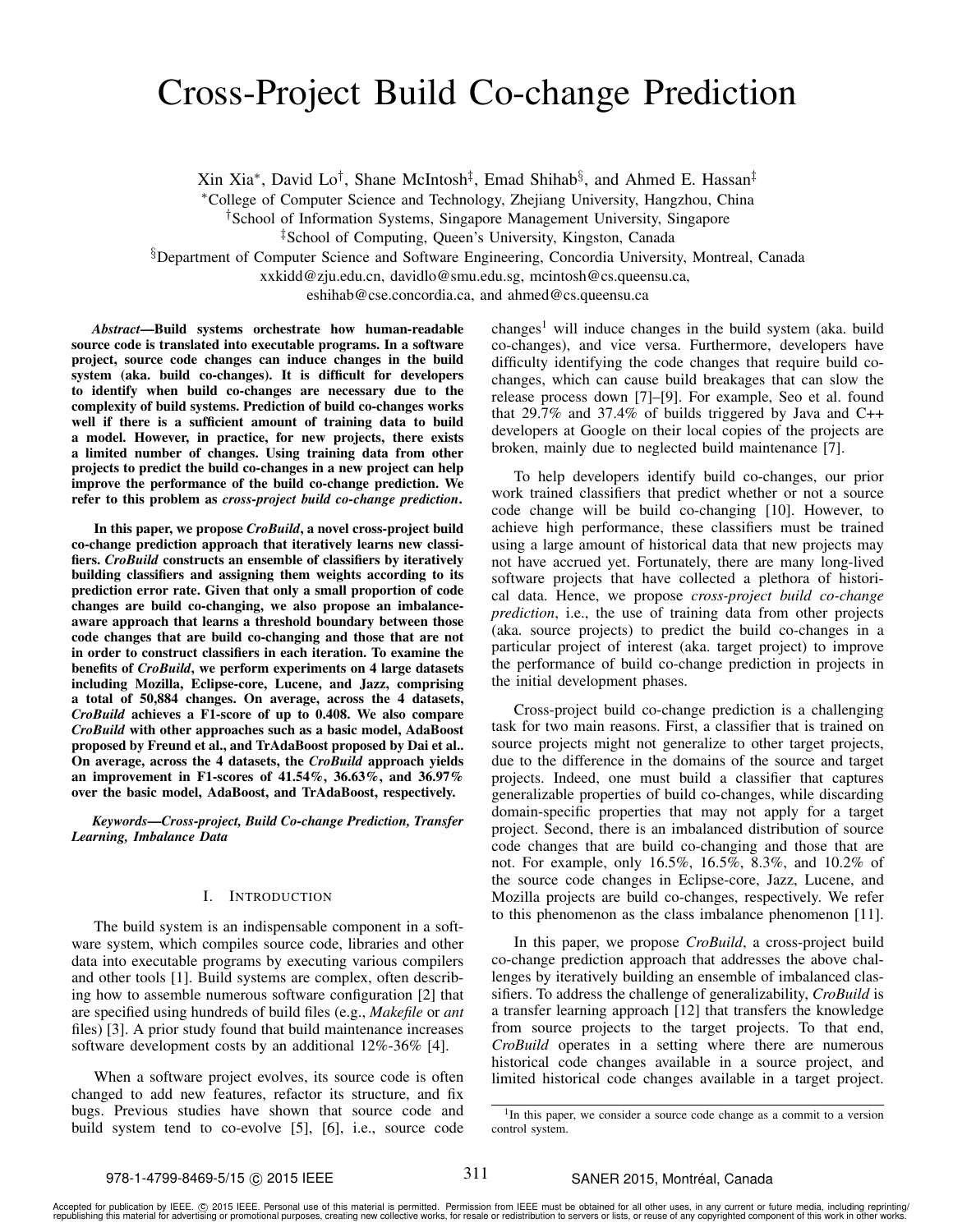We refer to this limited amount of historical data in the target project as target training data. To address the class imbalance challenge, in each iteration, a new classifier is trained and an effective decision boundary is learned. In a nutshell, *CroBuild* searches for an effective classifier threshold that maximizes F1-scores achieved in the training target data.

To evaluate *CroBuild*, we perform experiments on the large Mozilla, Eclipse-core, Lucene, and Jazz datasets containing a total of 50,884 changes. We measure the performance of the approaches in terms of F1-score and AUC values. On average, across the 4 datasets, *CroBuild* achieves a F1-score and AUC values to 0.408 and 0.738. We also compare *CroBuild* to other approaches such as a basic model<sup>2</sup>,  $\widehat{A}$ daBoost proposed by Freund et al. [13], and TrAdaBoost proposed by Dai et al. [14]. On average, across the 4 datasets, *CroBuild* improves F1-score and AUC values of basic model by 41.54% and 3.97%, of AdaBoost by 36.63% and 12.12%, of TrAdaBoost by 36.97% and 14.16%, respectively.

The main contributions of this paper are:

- We propose the problem of cross-project build cochange prediction. To the best of our knowledge, this is the first time the problem is proposed and studied. Also, considering the challenges in cross-project prediction, we propose a novel cross-project build cochange prediction approach named CroBuild, which iteratively learns new classifiers and good decision boundaries in each iterations.
- We evaluate our approach with other state-of-theart approaches such as AdaBoost, and TrAdaBoost on 4 datasets containing a total of 50,884 instances. The experiment results show that our approach can achieve a substantial improvement over these baseline approaches.

Paper organization. The remainder of the paper is organized as follows. Section II provides the technical motivation for the problem of cross-project build co-change prediction. Section III describes the *CroBuild* architecture. Section IV details the *CroBuild* technique. Section V presents the results of our comparative evaluation of *CroBuild*. Section VI discusses the limitations of *CroBuild* and threats to the validity of our evaluation. Section VII surveys the related work. Finally, Section VIII concludes the paper.

# II. TECHNICAL MOTIVATION

New projects will have limited historical data. Yet plenty of data is available in other projects. We can leverage the limited data in a target project and also other data from other projects to help predict the build co-changes in the target project. Thus, the need of our CroBuild approach relies on findings of the following 2 investigations:

Investigation 1: *Can a prediction model built on a small number of changes (e.g., 5%) achieve similar performance as a prediction model built on a large number of changes (e.g., 90%)?*

TABLE I. THE PRECISION, RECALL, F1-SCORE, AND AUC VALUES FOR THE PREDICTION MODEL BUILT ON THE 5%, 50%, AND 90% NUMBER OF CHANGES IN MOZILLA.

| Approach | Precision | Recall | <b>F1-score</b> | AUC   |
|----------|-----------|--------|-----------------|-------|
| 5%       | 0.657     | 0.478  | 0.554           | 0.793 |
| 50%      | 0.776     | 0.551  | 0.644           | 0.874 |
| 90%      | 0.788     | 0.564  | 0.658           | 0.868 |

TABLE II. THE PRECISION, RECALL, F1-SCORE, AND AUC VALUES FOR THE PREDICTION MODEL BUILT ON THE ECLIPSE-CORE, JAZZ, AND LUCENE.

| $Source$ = $>$ Target      | Precision | Recall | F1-score | <b>AUC</b> |
|----------------------------|-----------|--------|----------|------------|
| $Eclipse-core$ $>$ Mozilla | 0.432     | 0.377  | 0.402    | 0.790      |
| Jazz=>Mozilla              | 0.393     | 0.134  | 0.200    | 0.693      |
| $Lucene = > Mozilla$       | 0.481     | 0.173  | 0.254    | 0.779      |

Approach. To perform Investigation 1, we first randomly select 5% of the changes from Mozilla, and build a classifier based on the selected changes. Then, we apply the classifier to predict build co-changes using the remaining 95% of the changes. We repeat the process 100 times, and record the average precision, recall, F1-score, and AUC values. We repeat the same process with 50% and 90% of the number of changes being used as training data. The reason we train with 5%, 50%, and 90% of the number of changes is to examine whether the performance of prediction models differs when learning from asmall (i.e., 5%), medium (i.e., 50%), or large (i.e., 90%) amount of changes. To align with the prior work by McIntosh et al. [10], we use the random forest algorithm [15] to build our classifiers.

Results. Table I presents the precision, recall, F1-score, and AUC values of prediction models built using 5%, 50%, and 90% of the number of changes in Mozilla. We observe that a prediction model built on a small number of training data achieves lower performance compared to a model built on a large training data. In Table I, the F1-score and AUC values for the classifier built on 5% of the number of changes are only 0.554 and 0.793 respectively, while those values for the classifier built on 90% of the number of changes are 0.658 and 0.868 respectively.

Investigation 2: *Can a prediction model built on change data from other projects be used to effectively predict build co-changes of a new project?*

Approach. To perform Investigation 2, we select the Mozilla project as the target project, and Eclipse-core, Jazz, and Lucene as the source projects. The domains of these 4 projects are different (i.e., they provide different functionalities). We first build 3 classifiers by using the change data in Eclipsecore, Lucene, and Jazz, respectively. Then, we apply the 3 classifiers to predict the build co-changes in Mozilla. Similar to Investigation 1, we also record the precision, recall, F1 score, and AUC values.

Results. Table II presents the precision, recall, F1-score, and AUC values for the prediction models built on Eclipse-core, Jazz, and Lucene, respectively. We observe that the prediction models do not work well to predict build co-changes in the target project. In Table II, the F1-scores for models built on Eclipse-core, Jazz, and Lucene are 0.377, 0.200, and 0.254, respectively, which is much lower than the prediction model built on Mozilla's own data.

 $2$ In the basic model, we build a random forest model by using data in the source project, and predict the changes in the target project.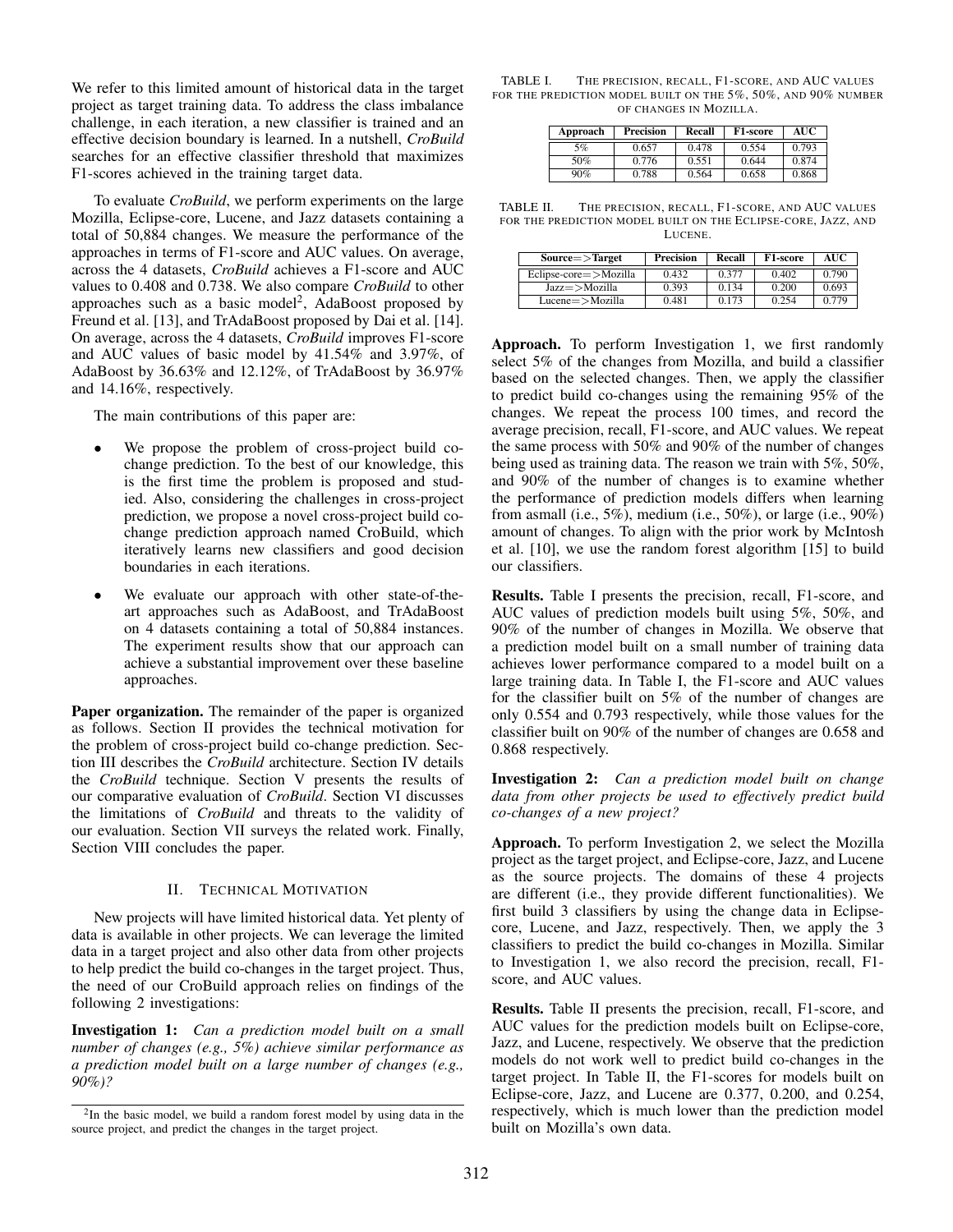

Fig. 1. Overall architecture of *CroBuild*.

*Investigation Summary*. The above preliminary experiments show that a build co-change classifier built using insufficient data (Investigation 1), or built using the data from another project (Investigation 2) do not perform well. In practice, new projects will not have accrued sufficient data to train a high performance build co-change classifier. To address these challenges, we need to maximize on the value of the limited data that may be available in the target project by combining it data available from other projects. However, the external data will need to be carefully processed in order to retain generalizable features of build co-changes while discarding the project-specific ones. Thus, in this paper, we propose *CroBuild*, which considers both the limited data in the target projects and data in the source projects. Furthermore, *CroBuild* bridges the domain difference between source projects and the target project by building an ensemble of classifiers.

#### III. CROBUILD ARCHITECTURE

Figure 1 presents the architecture of CroBuild, which contains two phases: a model building phase and a prediction phase. In the model building phase, our goal is to build a cross-project build co-change prediction model learned from instances in a source project and the training target data (i.e., 5% changes from the target project that are labeled as build or non-build). In the prediction phase, we apply this model to predict if a new change in the target project is a build cochange or not.

Our framework takes as inputs instances (i.e., changes) from a source project with known labels (i.e., *build* or *nonbuild*). Moreover, it also needs a small number of labeled instances from the target project (i.e., 5% of the instances). Note that the labels of these instances can be automatically decided by mining project historical data (e.g., checking whether changes contain modifications of build files). Next, it extracts various metrics from instances in the the source project and the training target data (Step 1). Table III shows the metrics we collected that are also used by McIntosh et al. [10]. Notice that we extract the same metrics from the source project and the target project. Then, our framework builds a cross-project build co-change prediction model based on the metrics from the source project and the training target data (Step 2). The model is a machine learning classifier which assigns labels (in our case: *build* or *non-build*) to an instance (in our case: a change) based on its metrics.

| <b>Metrics</b>       | <b>Description</b>                                                                                                                                |  |  |  |
|----------------------|---------------------------------------------------------------------------------------------------------------------------------------------------|--|--|--|
| new_src              | Number of source code files added in a change.                                                                                                    |  |  |  |
| new_test             | Number of test files added in a change.                                                                                                           |  |  |  |
| del src              | Number of source code files deleted in a change.                                                                                                  |  |  |  |
| del_test             | Number of test files deleted in a change.                                                                                                         |  |  |  |
| mod src              | Number of source code files modified in a change.                                                                                                 |  |  |  |
| mod test             | Number of test files modified in a change.                                                                                                        |  |  |  |
| ren src              | Number of source code files renamed in a change.                                                                                                  |  |  |  |
| ren test             | Number of test files renamed in a change.                                                                                                         |  |  |  |
| num_dependency       | Number of dependencies added/removed on other<br>code through #include preprocessor directives for<br>C++ code or import statements in Java code. |  |  |  |
| num ifdefs*          | number of times that #if[n][def] preprocessor direc-<br>tives added or removed.                                                                   |  |  |  |
| prior build changes* | For each source and test file involved in a change,<br>the maximum proportions of prior changes that were<br>build co-changes.                    |  |  |  |
| num_files*           | The number of source and test files that are involved<br>in a change                                                                              |  |  |  |

in a change. \*In Jazz, these 3 metrics are not collected due to privacy concerns.

After the model is constructed, in the prediction phase it is then used to predict whether an unlabeled instance (i.e., change) in the target project is a build co-change or not. For each such instances, we first extract the same metrics as those extracted in the model building step (Step 3). We then input the values of these metrics into the model (Step 4). It outputs the prediction result, which is one of the following labels: *build* or *non-build* (Step 5).

#### IV. OUR PROPOSED APPROACH

In this section, we present the details of CroBuild. CroBuild has two types of projects, source projects S and target projects T. The source project contains many instances, and an instance corresponds to a change. Each instance has two parts: a set of metrics  $x$  and a label  $y$ , which corresponds to whether a change is a build or non-build co-change  $(y = 1)$  represents *build*,  $y = 0$  represents *non-build*). For unlabeled instances in the target project  $T$ , the goal of  $C_{\text{roBuild}}$  is to predict the labels of the instances by using the model trained using instances in the source project  $S$  and a small number of instances from the target project whose labels are known (aka. training target data)  $T_t$ . In the following sections, we first propose our imbalanced classifier approach that is used as the underlying classifier of CroBuild in Section IV-A. Next, we propose CroBuild, which learns an ensemble of imbalanced classifiers to bridge the domain differences between the source projects and the target project in Section IV-B.

#### *A. Imbalanced Classifier*

In this work, we are interested in identifying build cochanges, and follow the prior work [10], [16], [17], we use random forest [15] to construct a classifier. In the model building phase, random forest constructs a number of decision trees by using instances in the training set. To predict the label for a new change, random forest inputs the instance into sets of decision trees, and predicts the label of the instance based on the majority voting of the outputs of the set of decision trees.

The output of random forest is a likelihood score between 0 and 1 that denotes the confidence that the instance is a build co-change. Then, the user determines a threshold that she/he will consider a change as being a build co-change. By default, a threshold of 0.5 is used. This means that if a change has a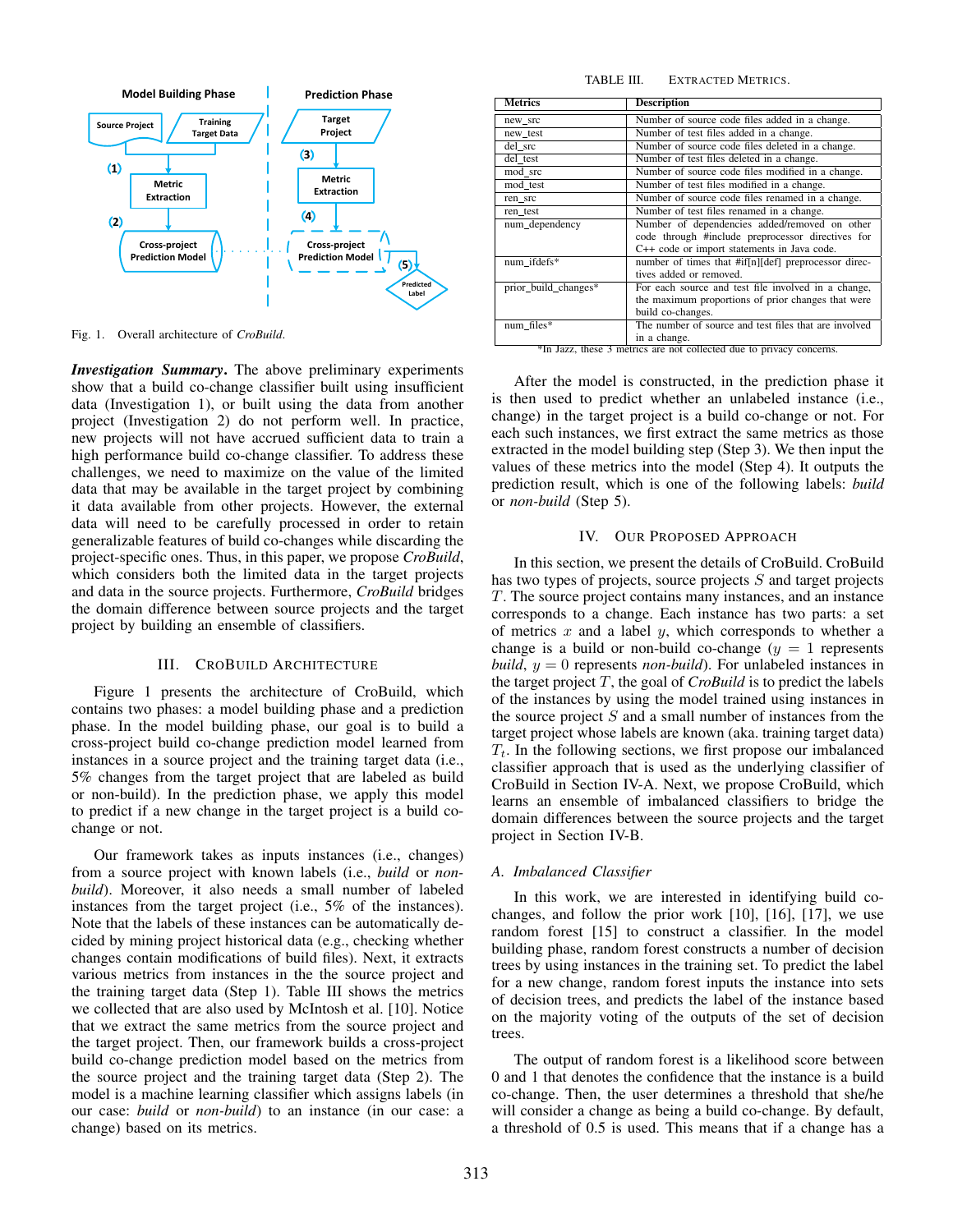likelihood score of 50% or higher, then it is considered a build co-change, otherwise it is not.

In our collected data, we notice that the distribution of build and non-build co-changes is skewed. Only 16.5%, 16.5%, 8.3%, and 10.2% of the source code changes in Eclipse-core, Jazz, Lucene, and Mozilla projects respectively are build cochanges. Due to the class imbalance phenomenon, a random forest classifier would be prone to predict a change as a nonbuild co-change if we set the threshold to 0.5. Hence, we need to automatically determine a good threshold value. Also, the threshold value can be different for different datasets and the value of the threshold affects the performance of the prediction models [18].

|  | Algorithm 1 Pseudocode of Our Imbalanced Classifier. |  |  |  |
|--|------------------------------------------------------|--|--|--|
|--|------------------------------------------------------|--|--|--|

- 1: EstimateThreshold $(S, T_t)$
- 2: Input:
- 3: S: Source Project
- 4:  $T_t$ : Training Target Data
- 5: Output: threshold
- 6: Method:
- 7: Built a random forest classifier  $Cla$  on  $S$ ;
- 8: for all change c in  $T_t$  do
- 9: Compute the likelihood score of  $c$  to be a build co-change by using Cla;
- 10: end for
- 11: for all threshold from 0 to 1, every time increase threshold by 0.01 do
- 12: Predict the labels of changes in  $T_t$  according to Equation (1);
- 13: Compute the F1-score on  $T_t$ ;
- 14: end for
- 15: **Return** threshold which maximizes the F1-score for changes in  $T_t$

Due to the class imbalance phenomenon and the importance of the threshold, we propose Algorithm 1 that automatically estimates a good threshold value in the model building phase. Our algorithm takes as input historical instances in the source project  $S$  and training target data  $T_t$ . It then builds a classifier on S (Line 7), and for each change c in  $T_t$ , it computes  $c$ 's likelihood score to be a build co-change, i.e.,  $Score_{build}(c)$  (Lines 8 - 10). Finally, to tune a good threshold value, it gradually increases the threshold value from 0 to 1 (every time increasing the threshold by 0.01), and for each change  $c$  in  $T_t$ , we predict its label using the following equation:

$$
Predict(c) = \begin{cases} \text{Build,} & \text{if Score}_{\text{build}}(c) \ge \text{threshold} \\ \text{Non-Build,} & \text{Otherwise} \end{cases}
$$
(1)

Finally, we output a threshold which maximizes the F1-score for changes in  $T_t$  (Lines 11 - 15).

#### *B. CroBuild: An Ensemble Learning Approach*

Imbalance classifiers can help to deal with the class imbalance phenomenon. However, in cross-project build change prediction, we face another challenge: a prediction model that is trained on a source project might not generalize to another target project due to the differences in the domains of the source and the target project. To address this challenge, we adapt AdaBoost [13], which is one of the most popular and widely used ensemble learning algorithms in the machine learning literature.

AdaBoost iterates a number of times and builds a classifier for each iteration. In each iteration, it assigns a weight to the classifier according to its prediction error rate, and also assigns weights to the instances in the training set depending on whether the instances are correctly classified or not. CroBuild follows the principle of AdaBoost to generate the ensemble of classifiers. However, there are several differences between CroBuild and AdaBoost: (1) AdaBoost is designed for traditional supervised learning, while our approach is designed for transfer learning [12], where we transfer the knowledge from source project to the target project. (2) To adapt AdaBoost for transfer learning, we modify the way AdaBoost [13] assigns weights to the classifiers and the instances in each iteration. In AdaBoost, the instances are from the same project, however, in CroBuild we have instances from a source project and from training target data. CroBuild adjusts the weights of instances from the source project differently from those from the training target data. In general, CroBuild assigns higher weights for the wrongly classified instances in the training target data, compared to the weights assigned to the wrongly classified instances in the source projects. Also, during the iterations, CroBuild focuses on minimizing prediction errors on instances in the training target data, while AdaBoost tries to minimize prediction errors on all training instances.

The details of CroBuild are as follows. For each iteration k, we build an imbalance classifier  $Cla_k$  according to the data distributions in  $S$  and  $T_t$ . Next, we assign different weights to the data instances in S and  $T_t$ . For the instances that  $Cla_k$ predicts correctly, we assign low weights, and for the instances that  $Cla_k$  predicts wrongly, we assign high weights. We have different strategies in assigning weights to instances in training target data and those in the source project, since our goal is to minimize errors on instances in the training target data. In the next iteration  $(k + 1)$ , since different data instances have different weights,  $Cla_k$  would prioritize data instances with higher weights. At the end of iteration  $k$ , we also assign a weight to  $Cla_k$  according to its prediction error rate  $\epsilon_k$  on instances in the training target data  $T_t$ .  $\epsilon_k$  is computed based on instances in  $T_t$  that are wrongly classified by  $Cla_k$ . We denote the *i*<sup>th</sup> instance in  $T_t$  as  $(\tilde{x}_{T_t}^i, y_{T_t}^i)$ , where  $\tilde{x}_{T_t}^i$  denotes the set of metrics and  $y_{T_t}^i$  denotes the label (i.e., build or nonbuild) of the  $i^{th}$  instance. Its weight is denoted as  $w_{T_t}^i$ . The prediction error rate is computed as follows:

$$
\epsilon_k = \frac{\sum_{i=1}^{|T_t|} w_{T_t}^i |Cla_k(x_{T_t}^i) - y_{T_t}^i|}{\sum_{j=1}^{|T_t|} w_{T_t}^j}
$$
(2)

In the above equation,  $Cla_k(x)$  denotes the predicted label for an unlabeled instance, with a set of metrics  $x$  using the classifier  $Cla_k$ . For example, consider 3 instances with weights 0.2, 0.3, and 0.5, and labels 1, 0, and 1. After we run the imbalance classifier  $Cla_k$ , the predicted labels are 1, 1, and 0. Then, the error rate for  $Cla_k$  would be:

$$
\epsilon(k) = \frac{0.2 * |1 - 1| + 0.3 * |0 - 1| + 0.5 * |1 - 0|}{0.2 + 0.3 + 0.5} = 0.8
$$

At the end of the  $K$  iterations, we have a total of  $K$  imbalanced classifiers, and each imbalanced classifier has a weight. We refer to the combination of these K classifiers as an *ensemble classifier*. For a new instance in the target project, we input it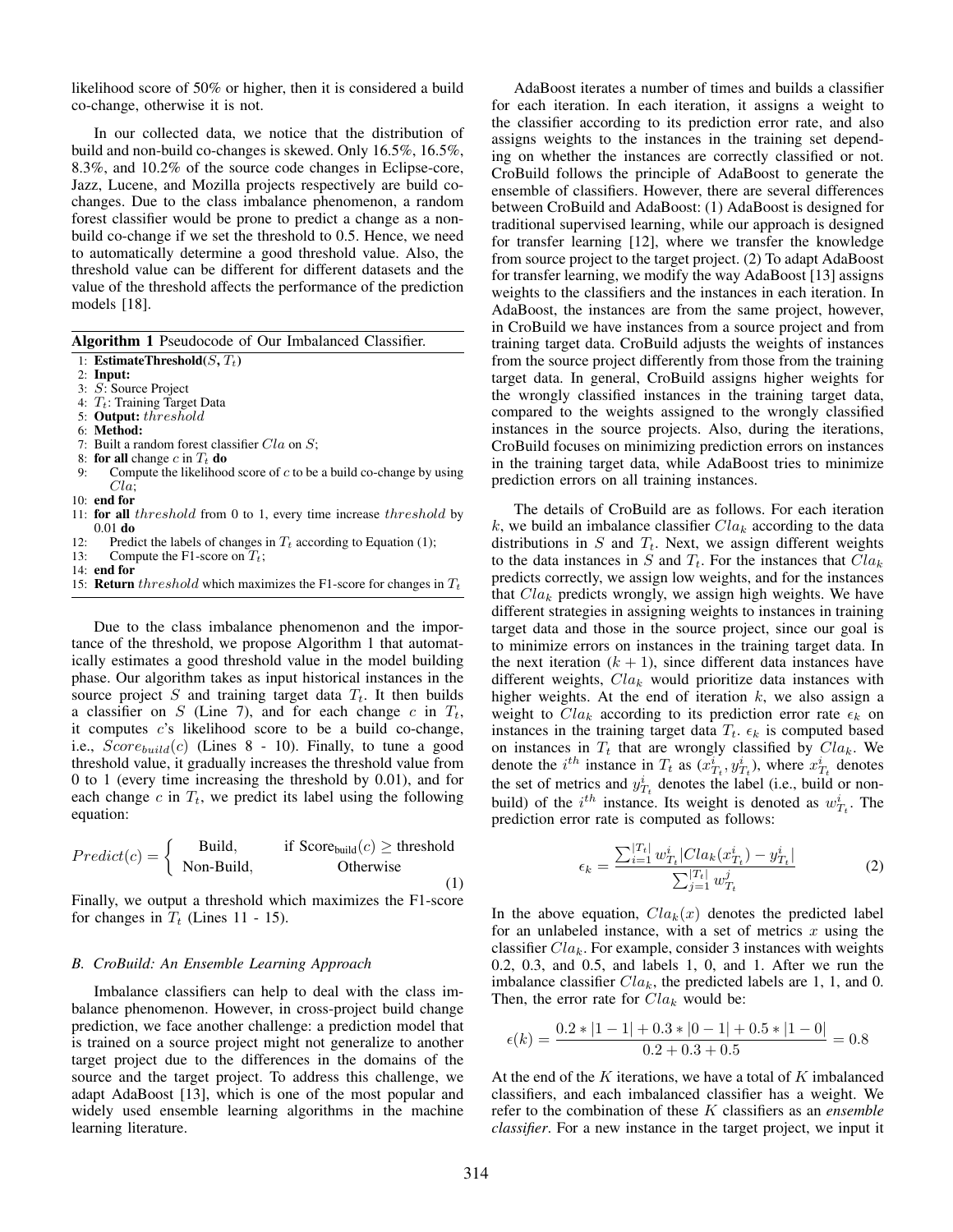into the ensemble classifier, and the ensemble classifier would output a predicted label.

Algorithm 2 presents the detailed steps of *CroBuild*. We denote the *i*<sup>th</sup> instance in the source project as  $\{x_S^i, y_S^i\}$  where  $x_S^i$  is the set of metrics of the  $i^{th}$  instance and  $y_S^i$  is its label. Moreover, we denote the weight of the  $i^{th}$  instance in S as  $w_S^i$ , and the weight of the  $i^{th}$  instance in the training target data  $T_t$  as  $w^i_{T_t}$ .

*CroBuild* first computes the total number of instances in S and  $T_t$  (n) (Line 8). Then, it initializes the *source project factor*  $(\beta_s)$  which would be used to reassign weights of instances in source projects (Line 9). We initialize the *source project factor* following the approach by Dai et al. [14]. Next, it initializes the weights of the instances in  $S$  and  $T_t$  (Line 10). After these initializations, we iterate  $K$  times and build  $K$  imbalanced classifiers to get the ensemble classifier. For each iteration  $k$ , we first normalize the weights of all instances following AdaBoost [13] (Line 12), and then input the instances in the source projects and training target data by using the imbalance classifier presented in Algorithm 1 to get the classifier  $Cla_k$ , and also record the threshold value  $threshold_k$  (Line 13). For iteration k, we compute the error rate by running  $Cla_k$  on instances in  $T_t$  (Line 14). An error rate of more than 0.5 means that the performance of  $Cla_k$  is even lower than a random guess, so we terminate the process, and discard classifier  $Cla_k$ , and return all of the previous imbalance classifiers to form the ensemble classifier (Line 15). If the error rate is less than or equal to 0.5, *CroBuild* calculates weight  $\beta_k$  for  $Cla_k$  and also reassigns the weights of instances in the source project and training target data, respectively (Lines 16 and 17). The reassignments of weights of instances in the source project and training target data are done differently. For instances in the source project, if they are wrongly labeled, we still need to increase their weights, but lower than those in the target project. The weights of instances in the training target data are adjusted using  $\beta_k$  which is usually larger than  $\beta_s$  especially when the error rate is relatively high. At the end of the  $K$ iterations, we get the final ensemble classifier  $\sum_{k=1}^{K} \beta_k C l a_k$ , and the ensemble threshold  $\sum_{k=1}^{K} \beta_k threshold_k$ .

To predict the label of a new change  $c$  in the target project, we first compute the likelihood score for  $c$  to be a build co-change for each imbalanced classifier  $Cla_k$  (denoted as  $Score<sub>k</sub>(c)$ ). Then, we predict its label by using the following equation:

$$
Predict(c) = \begin{cases} \text{Build,} & \text{if } \sum_{k} \beta_{k} \text{Score}_{k}(c) \ge \sum_{k} \beta_{k} \text{threshold}_{k} \\ \text{Non-Build,} & \text{Otherwise} \end{cases}
$$
(3)

#### V. EXPERIMENTS AND RESULTS

In this section, we evaluate the performance of CroBuild. The experimental environment is a Windows Server 2008, 64 bit, Intel Xeon 2.00GHz server with 80GB RAM.

# *A. Experiment Setup*

We use the same datasets as McIntosh et al. [10], which contain source code changes from 4 open source software projects: Eclipse-core, Jazz, Lucene, and Mozilla. In total we analyze 50,884 source code changes, and among these changes,

# Algorithm 2 Pseudocode of *CroBuild*.

- 1:  $$
- 2: Input:
- 3: S: Source project
- 4:  $T_t$ : Training target data
- 5:  $K:$  Maximum number of iterations
- 6: **Output:** Ensemble Classifier  $\sum_{k=1}^{K} \beta_k \cdot Cla_k$ .
- 7: Method:
- 8: Compute the number of instances in S and  $T_t$ :  $n = |S| + |T_t|$ ;
- 
- 9: Set  $\hat{\beta}_s = \frac{1}{2} \ln(1 + \sqrt{2 \ln \frac{n_s}{K}})$ ;<br>10: Initialize the weights of instances in S, and  $T_t$ . We set the weights equally, i.e.,  $w_S^j = \frac{1}{n}$ , and  $w_{T_t}^j = \frac{1}{n}$ ;
- 11: **for all Iteration** k from 1 to  $K^{\tau}$ **do**<br>12: Normalize the weights in S, and
- Normalize the weights in  $S$ , and  $T_t$  to 1;
- 13: Input S and  $T_t$  into the imbalance classifier (i.e., Algorithm 1) to get the classifier  $Cla_k$ , and also the  $threshold_k$ ;
- 14: Compute the prediction the error rate  $\epsilon_k$  of  $Cla_k$  on  $T_t$  according to Equation (2):
- 15: If  $\epsilon_k > \frac{1}{2}$ , Break;
- 16: Set  $\beta_k = \frac{\epsilon_k}{1-\epsilon_k}$ , with  $\epsilon_k \leq \frac{1}{2}$ ;
- 17: Reassign the weights in  $S$ , and  $T_t$ :

$$
w_S^j = w_S^i \exp^{-\beta_s |C l a_k(x_S^i) - y_S^i|}, \ 1 \le i \le |S|
$$
  

$$
w_{T_t}^i = w_{T_t}^i \exp^{-\beta_k |C l a_k(x_{T_t}^i) - y_{T_t}^i|}, \ 1 \le i \le |T_t|
$$

18: end for

19: Output Ensemble Classifier  $(\sum_{k=1}^{K} \beta_k C l a_k)$ **Output** Ensemble Classifier  $(\sum_{k=1}^{K} \beta_k Class)$ <br>  $\sum_{k=1}^{K} \beta_k threshold_k$ .

only 5,409 are build co-changes, which accounts for 10.6% of the total number of changes. Table IV presents the statistics of McIntosh et al.'s data. The columns correspond to the name of projects (Project), the time period (# Time), the number of source code changes (# Change), the number of build cochanges (# Build), and the percentage of build co-changes (% Build).

To evaluate CroBuild, we randomly select 5% of the instances in a target project to construct a training target data  $T_t$ . We set the number of iterations  $K = 100$  to mitigate overfitting [13]. Since our approach involves randomness (i.e., we randomly select 5% of the target instances), similar to Arcuri and Briand [19], we run CroBuild 100 times and record the average performance across the multiple runs. To simulate the practical usage of our approach, when we consider a project as a target project, we choose the other projects as the source projects. For example, if we choose Eclipsecore as the target project, we use Jazz, Lucene, and Mozilla as the source projects, and build 3 prediction models based on the data from the 3 corresponding source projects. We denote them as Jazz⇒Eclipse-core, Lucene⇒Eclipse-core, and Mozilla⇒Eclipse-core, respectively.

We compare the performance of CroBuild to a basic model, AdaBoost [13], and TrAdaBoost [14]. In the basic model, we build a random forest model by using data in the source project, and predict the changes in the target project. In AdaBoost, we also iterate 100 times as we do for CroBuild, and in each iteration, we build a model using the data in the source project and minimize the prediction error rate of the changes in the source project. In TrAdaBoost, we also randomly select 5% of the instances in a target project to construct a sample of training target data  $T_t$ . We use the same setting for TrAdaBoost as we use for CroBuild: iterate 100 times and run TrAdaBoost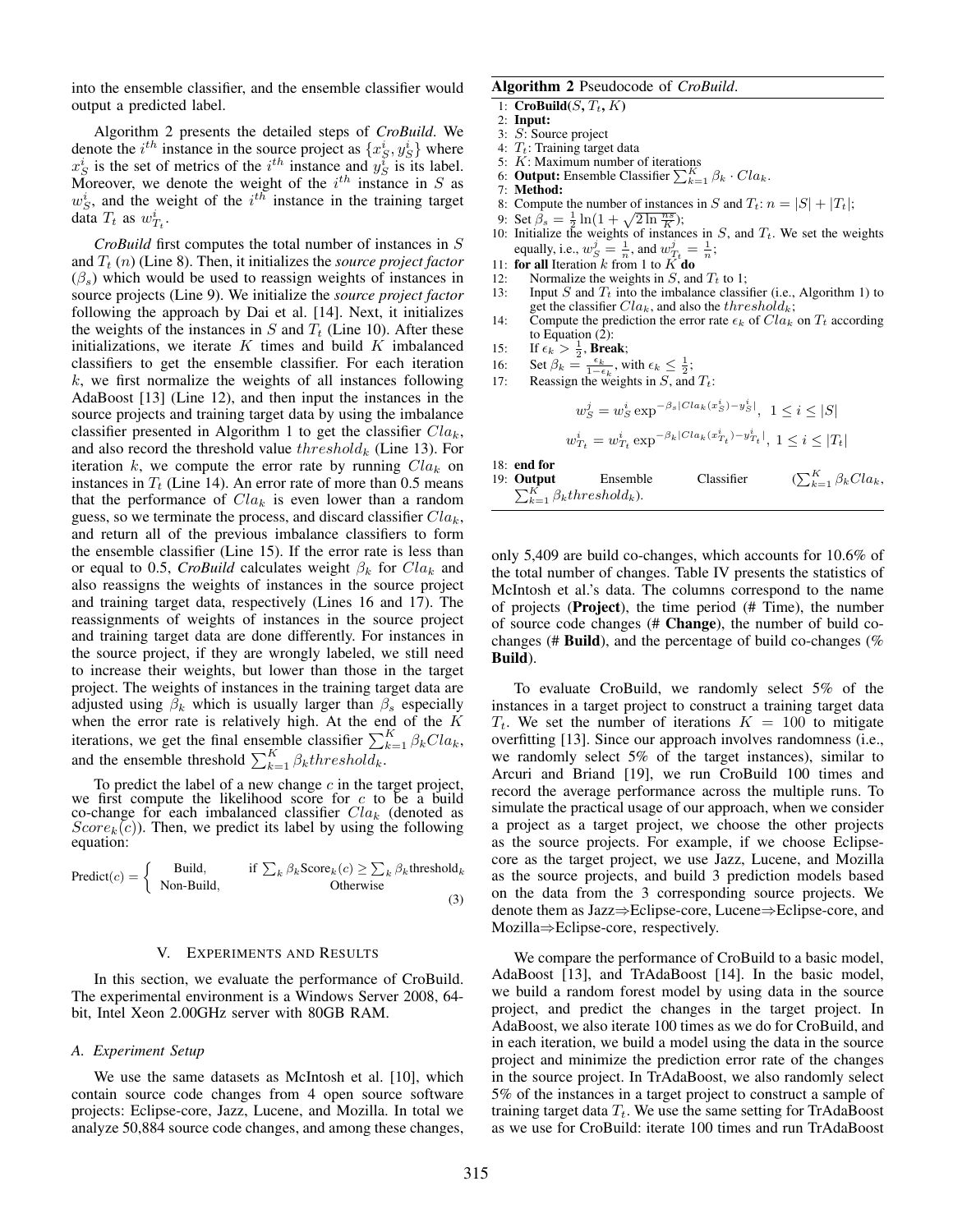TABLE IV. STATISTICS OF THE COLLECTED DATA.

| Project      | Time          | # Changes | # Build | $%$ Build |
|--------------|---------------|-----------|---------|-----------|
| Eclipse-core | $2001 - 2010$ | 2.309     | 382     | $16.5\%$  |
| Jazz         | $2007 - 2008$ | 2.309     | 382     | 16.5%     |
| Lucene       | $2010 - 2013$ | 2.817     | 234     | 8.3%      |
| Mozilla      | $1998 - 2010$ | 43.449    | 4.411   | 10.2%     |

10 times. For both AdaBoost and TrAdaBoost, we use random forest as the underlying classification algorithm.

#### *B. Evaluation Metrics*

In this paper, we use the F1-score and AUC values as the main evaluation metrics.

*1) F1-score:* There are four possible outcomes for a change in the test data: a change can be classified as a build co-change when it truly is a build co-change (true positive, TP); it can be classified as a build co-change when it is actually not a build co-change (false positive, FP); it can be classified as a nonbuild co-change when it is actually a build co-change (false negative, FN); or it can be classified as a non-build co-change and it truly is a non-build co-change (true negative, TN). Based on these possible outcomes, precision, recall and F1-score are defined as:

Precision: the proportion of changes that are correctly labeled as build co-changes among those labeled as build co-changes, i.e.,  $P = TP/(TP + FP)$ 

Recall: the proportion of build co-changes that are correctly labeled, i.e.,  $R = TP/(TP + FN)$ .

F1-score: a summary measure that combines both precision and recall - it evaluates if an increase in precision (recall) outweighs a reduction in recall (precision), i.e.,  $F = (2 \times P) \times$  $R)/(P + R).$ 

There is a trade-off between precision and recall. One can increase precision by sacrificing recall (and vice versa). In CroBuild, we can sacrifice precision (recall) to increase recall (precision), by manually lowering (increasing) the value of the threshold parameter in Equation (1). This trade-off causes difficulties to compare the performance of several prediction models by using only precision or recall alone [20]. For this reason, we compare the prediction results using the F1-score, which is the harmonic mean of precision and recall. This follows the setting used in the prior study [10] and many other software analytics studies [21]–[25]. In general, the higher the F1-score is, the better the performance of an approach is.

*2) Area under the ROC curve (AUC):* Due to the imbalance class phenomenon, area under the ROC curve (AUC) is one of the *de facto* performance measure that measures the likelihood that a build co-change is given a higher confidence score than a false positive (i.e., a non-build co-change). Values of AUC range between 0 (worst classifier performance) and 1 (best classifier performance). An AUC score of 0.7 or above is typically considered to be good [26]. In general, the higher the AUC value is, the better the performance of an approach is.

# *C. Research Questions*

In order to evaluate CroBuild, we perform experiments that: (1) compare its performance to other state-of-the-art build

TABLE V. PRECISION FOR CROBUILD COMPARED WITH THE BASIC MODEL, ADABOOST, AND TRADABOOST.

| $Source \Rightarrow Target$         | <b>CroBuild</b> | <b>Basic</b> | <b>AdaBoost</b> | <b>TrAdaBoost</b> |
|-------------------------------------|-----------------|--------------|-----------------|-------------------|
| $Jazz \Rightarrow$ Eclipse          | 0.321           | 0.665        | 0.218           | 0.665             |
| $Lucene \Rightarrow$ Eclipse        | 0.271           | 0.517        | 0.333           | 0.517             |
| $Mozilla \Rightarrow$ Eclipse       | 0.307           | 0.370        | 0.306           | 0.370             |
| $Eclipse \Rightarrow Jazz$          | 0.377           | 0.363        | 0.203           | 0.363             |
| $Lucene \Rightarrow \text{Jazz}$    | 0.266           | 0.260        | 0.201           | 0.260             |
| $Mozilla \Rightarrow \text{Jazz}$   | 0.229           | 0.295        | 0.167           | 0.295             |
| $Eclipse \Rightarrow Lucene$        | 0.209           | 0.230        | 0.128           | 0.230             |
| $Jazz \Rightarrow Lucene$           | 0.155           | 0.136        | 0.091           | 0.136             |
| $Mozilla \Rightarrow Lucene$        | 0.194           | 0.205        | 0.150           | 0.205             |
| Eclipse⇒Mozilla                     | 0.445           | 0.433        | 0.197           | 0.433             |
| $Lucene \Rightarrow \text{Mozilla}$ | 0.452           | 0.389        | 0.260           | 0.389             |
| Jazz⇒Mozilla                        | 0.626           | 0.485        | 0.109           | 0.485             |
| Average.                            | 0.321           | 0.362        | 0.197           | 0.362             |

TABLE VI. RECALL FOR CROBUILD COMPARED WITH THE BASIC MODEL, ADABOOST, AND TRADABOOST.

| $Source \Rightarrow Target$       | <b>CroBuild</b> | <b>Basic</b> | <b>AdaBoost</b> | <b>TrAdaBoost</b> |
|-----------------------------------|-----------------|--------------|-----------------|-------------------|
| $Jazz \Rightarrow$ Eclipse        | 0.672           | 0.311        | 0.924           | 0.311             |
| $Lucene \Rightarrow$ Eclipse      | 0.664           | 0.085        | 0.490           | 0.085             |
| $Mozilla \Rightarrow$ Eclipse     | 0.543           | 0.314        | 0.563           | 0.314             |
| $Eclipse \Rightarrow \text{Jazz}$ | 0.704           | 0.580        | 0.990           | 0.580             |
| $Lucene \Rightarrow \text{Jazz}$  | 0.541           | 0.318        | 0.746           | 0.318             |
| $Mozilla \Rightarrow \text{Jazz}$ | 0.649           | 0.434        | 0.832           | 0.434             |
| $Eclipse \Rightarrow Lucene$      | 0.525           | 0.242        | 0.829           | 0.242             |
| $Jazz \Rightarrow Lucene$         | 0.417           | 0.094        | 0.803           | 0.094             |
| $Mozilla \Rightarrow Lucene$      | 0.614           | 0.484        | 0.756           | 0.484             |
| Eclipse⇒Mozilla                   | 0.684           | 0.378        | 0.832           | 0.378             |
| Lucene $\Rightarrow$ Mozilla      | 0.594           | 0.132        | 0.677           | 0.132             |
| Jazz⇒Mozilla                      | 0.615           | 0.175        | 0.825           | 0.175             |
| Average.                          | 0.602           | 0.296        | 0.772           | 0.296             |

co-change prediction techniques, (2) compare its performance to within-project build co-change prediction, and (3) evaluate the impact of the number of code changes used to train the CroBuild classifiers. We formalize our study with the following three research questions:

# RQ1: How effective is CroBuild? How much improvement can it achieve over other state-of-the-art approaches?

Motivation. Developers can use CroBuild to identify code changes that require build co-changes. Developers using CroBuild expect it to be accurate. Hence, we first set out to evaluate the accuracy of CroBuild with respect to other stateof-the-art approaches.

Approach. To address RQ1, we compare CroBuild with the basic model, AdaBoost, and TrAdaBoost approaches. We

TABLE VII. F1-SCORES FOR CROBUILD COMPARED WITH THE BASIC MODEL, ADABOOST, AND TRADABOOST. THE STATISTICALLY SIGNIFICANT IMPROVEMENTS ARE MARKED IN BOLD.

| $Source \Rightarrow Target$   | <b>CroBuild</b> | <b>Basic</b> | <b>AdaBoost</b> | <b>TrAdaBoost</b> |
|-------------------------------|-----------------|--------------|-----------------|-------------------|
| Jazz $\Rightarrow$ Eclipse    | 0.435           | 0.425        | 0.353           | 0.424             |
| Lucene $\Rightarrow$ Eclipse  | 0.385           | 0.144        | 0.396           | 0.147             |
| $Mozilla \Rightarrow Eclipse$ | 0.392           | 0.341        | 0.397           | 0.340             |
| Eclipse $\Rightarrow$ Jazz    | 0.491           | 0.444        | 0.337           | 0.447             |
| Lucene $\Rightarrow$ Jazz     | 0.356           | 0.288        | 0.317           | 0.286             |
| $Mozilla \Rightarrow Jazz$    | 0.339           | 0.344        | 0.278           | 0.351             |
| Eclipse $\Rightarrow$ Lucene  | 0.299           | 0.234        | 0.222           | 0.340             |
| Jazz $\Rightarrow$ Lucene     | 0.226           | 0.112        | 0.163           | 0.111             |
| Mozilla $\Rightarrow$ Lucene  | 0.295           | 0.288        | 0.250           | 0.288             |
| Eclipse $\Rightarrow$ Mozilla | 0.539           | 0.402        | 0.319           | 0.403             |
| Jazz $\Rightarrow$ Mozilla    | 0.621           | 0.254        | 0.376           | 0.257             |
| Lucene $\Rightarrow$ Mozilla  | 0.546           | 0.200        | 0.193           | 0.198             |
| Average                       | 0.401           | 0.290        | 0.300           | 0.299             |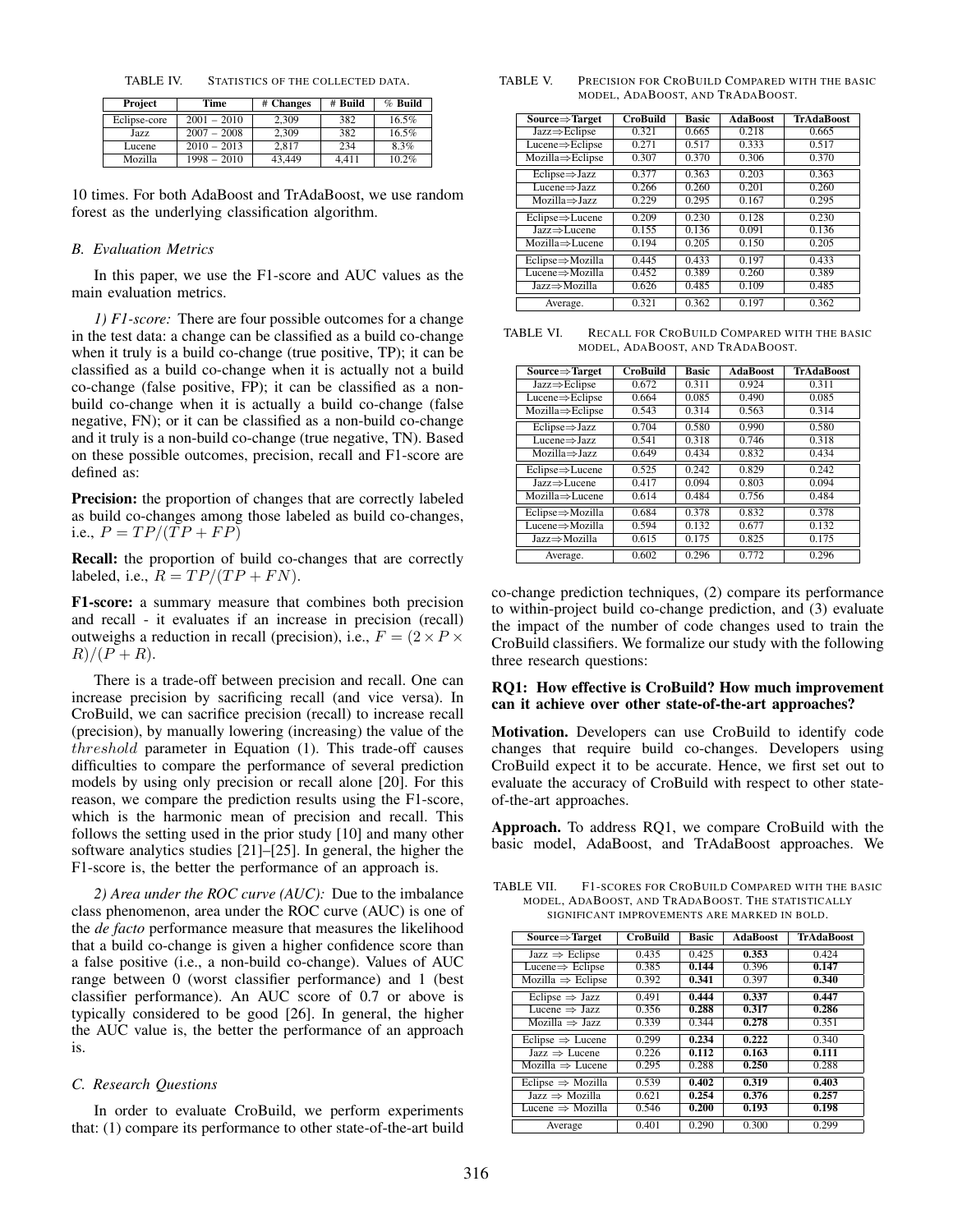| $Source \Rightarrow Target$   | <b>CroBuild</b> | <b>Basic</b> | <b>AdaBoost</b> | <b>TrAdaBoost</b> |
|-------------------------------|-----------------|--------------|-----------------|-------------------|
| Jazz $\Rightarrow$ Eclipse    | 0.769           | 0.805        | 0.663           | 0.807             |
| Lucene $\Rightarrow$ Eclipse  | 0.679           | 0.672        | 0.704           | 0.553             |
| Mozilla $\Rightarrow$ Eclipse | 0.681           | 0.673        | 0.680           | 0.620             |
| Eclipse $\Rightarrow$ Jazz    | 0.794           | 0.784        | 0.620           | 0.714             |
| Lucene $\Rightarrow$ Jazz     | 0.645           | 0.634        | 0.585           | 0.587             |
| Mozilla $\Rightarrow$ Jazz    | 0.612           | 0.624        | 0.503           | 0.628             |
| Eclipse $\Rightarrow$ Lucene  | 0.754           | 0.708        | 0.724           | 0.620             |
| Jazz $\Rightarrow$ Lucene     | 0.674           | 0.611        | 0.565           | 0.571             |
| Mozilla $\Rightarrow$ Lucene  | 0.726           | 0.733        | 0.725           | 0.695             |
| Eclipse $\Rightarrow$ Mozilla | 0.871           | 0.790        | 0.811           | 0.717             |
| Jazz $\Rightarrow$ Mozilla    | 0.882           | 0.779        | 0.802           | 0.632             |
| Lucene $\Rightarrow$ Mozilla  | 0.755           | 0.693        | 0.506           | 0.603             |
| Average                       | 0.737           | 0.709        | 0.657           | 0.646             |

TABLE VIII. AUC VALUES FOR CROBUILD COMPARED WITH THE BASIC MODEL, ADABOOST, AND TRADABOOST. THE STATISTICALLY SIGNIFICANT IMPROVEMENTS ARE MARKED IN BOLD.

compute the precision, recall, F1 and AUC scores to evaluate the performance of the 3 approaches on the 4 studied projects. Also, since we run these approaches 100 times, we apply the Wilcoxon signed-rank test [27] on the 100 rows of paired performance values to test whether the improvement of CroBuild over the 3 approaches is statistically significant ( $\alpha = 0.05$ ).

Results. Tables V and VI present the precision and recall of the RQ1 experiment. On average across the 4 projects, CroBuild achieves precision and recall values of 0.321 and 0.602, respectively. Precision and recall are both important metrics for build co-change prediction since they measure quality in two aspects. Low precision means a high number of false labels. On the other hand, low recall means that most correct labels are not assigned to the changes. There is a trade off between precision and recall [20], we use the F1-score, which is the harmonic mean of precision and recall, to compare the performance of the different approaches.

Tables VII and VIII show the F1 and AUC scores of the RQ1 experiment. Statistically significant improvements are marked in bold. The F1 and AUC scores of CroBuild vary from 0.226 - 0.621 and 0.612 - 0.882, respectively. On average, across the 4 projects, CroBuild can achieve F1 and AUC scores of 0.401 and 0.731, respectively.

From Table VII, the improvement of CroBuild over the basic model, AdaBoost, and TrAdaBoost are substantial in terms of F1-score. On average, across the 4 projects, CroBuild improves over the basic model, AdaBoost, and TrAdaBoost by 41.54%, 36.63%, and 36.97%, respectively. Also, the Wilcoxon signed-rank tests show that CroBuild statistically significantly improves the basic model on 9 out of 12 source and target project pairs, AdaBoost on 10 out of 12 source and target project pairs, and TrAdaBoost on 8 out of 12 source and target project compositions.

From Table VIII, we notice on average across the 4 projects, CroBuild improves the AUC values of the basic model, AdaBoost, and TrAdaBoost by 3.97%, 12.12%, and 14.16%, respectively. Also, the Wilcoxon signed-rank tests show that CroBuild statistically significantly improves the basic model on 8 out of 12 source and target project pairs, AdaBoost on 9 out of 12 source and target project pairs, and TrAdaBoost on 10 out of 12 source and target project pairs.

| TABLE IX. | F1-SCORES FOR CROBUILD COMPARED WITH                           |
|-----------|----------------------------------------------------------------|
|           | within-project prediction $(5\%, 90\%)$ , and the best results |
|           | REPORTED BY MCINTOSH ET AL. [10].                              |

| $Source \Rightarrow Target$       | <b>CroBuild</b> | 5%    | 90%   | McIntosh et al. |
|-----------------------------------|-----------------|-------|-------|-----------------|
| Jazz $\Rightarrow$ Eclipse        | 0.435           |       |       |                 |
| Lucene $\Rightarrow$ Eclipse      | 0.385           | 0.213 | 0.340 | 0.390           |
| Mozilla $\Rightarrow$ Eclipse     | 0.392           |       |       |                 |
| Eclipse $\Rightarrow$ Jazz        | 0.491           |       |       |                 |
| Lucene $\Rightarrow$ Jazz         | 0.356           | 0.146 | 0.231 | 0.310           |
| $Mozilla \Rightarrow Jazz$        | 0.339           |       |       |                 |
| Eclipse $\Rightarrow$ Lucene      | 0.299           |       |       |                 |
| $Jazz \Rightarrow Lucene$         | 0.226           | 0.150 | 0.138 | 0.360           |
| Mozilla $\Rightarrow$ Lucene      | 0.295           |       |       |                 |
| Eclipse $\Rightarrow$ Mozilla     | 0.539           |       |       |                 |
| $Jazz \Rightarrow \text{Mozilla}$ | 0.621           | 0.554 | 0.658 | 0.640           |
| Lucene $\Rightarrow$ Mozilla      | 0.546           |       |       |                 |
| Average                           | 0.401           | 0.266 | 0.342 | 0.425           |

TABLE X. AUC VALUES FOR CROBUILD COMPARED WITH WITHIN-PROJECT PREDICTION (5%, 90%), AND THE BEST RESULTS REPORTED BY MCINTOSH ET AL. [10].

| $Source \Rightarrow Target$       | <b>CroBuild</b> | $5\%$ | $90\%$ | McIntosh et al |
|-----------------------------------|-----------------|-------|--------|----------------|
| Jazz $\Rightarrow$ Eclipse        | 0.769           |       |        |                |
| Lucene $\Rightarrow$ Eclipse      | 0.679           | 0.649 | 0.695  | 0.690          |
| $Mozilla \Rightarrow Eclipse$     | 0.681           |       |        |                |
| Eclipse $\Rightarrow$ Jazz        | 0.794           |       |        |                |
| Lucene $\Rightarrow$ Jazz         | 0.645           | 0.580 | 0.720  | 0.610          |
| Mozilla $\Rightarrow$ Jazz        | 0.612           |       |        |                |
| Eclipse $\Rightarrow$ Lucene      | 0.754           |       |        |                |
| $Jazz \Rightarrow Lucene$         | 0.674           | 0.723 | 0.761  | 0.790          |
| Mozilla $\Rightarrow$ Lucene      | 0.726           |       |        |                |
| Eclipse $\Rightarrow$ Mozilla     | 0.871           |       |        |                |
| $Jazz \Rightarrow \text{Mozilla}$ | 0.882           | 0.793 | 0.868  | 0.880          |
| Lucene $\Rightarrow$ Mozilla      | 0.755           |       |        |                |
| Average                           | 0.737           | 0.686 | 0.761  | 0.743          |

*In most cases, CroBuild achieves a statistically significant improvement compared to the basic model, AdaBoost, and TrAdaBoost in terms of F1 and AUC scores. On average, CroBuild improves F1-scores of the basic model, AdaBoost, and TrAdaBoost by 41.54%, 36.63%, and 36.97%, and AUC by 3.97%, 12.12%, and 14.16%, respectively.*

# RQ2 Can CroBuild outperform conventional withinproject build co-change prediction?

Motivation. We refer to an approach that builds a model using only change data from a project and uses the model to predict other changes from the same project as an *within-project build co-change prediction* approach. Prior work by McIntosh et al. [10] falls under this category. Since we use some labeled training data from a target project (i.e., training target data), we also investigate whether *CroBuild* could achieve better performance than conventional within-project prediction using some data from the target project. In within-project prediction, some labeled training data from a target project are input to a base classifier and the resultant classifier is used to label the other data from the target project. Thus, we are also interested to investigate whether our approach, which leverages change data from other projects can perform similar to within-project prediction, when a sufficient amount of within-project training data is available.

Approach. To address RQ2, we investigate two settings. First, since by default *CroBuild* requires 5% of the code changes from the target project to be labeled, we investigate the performance of conventional within-project prediction using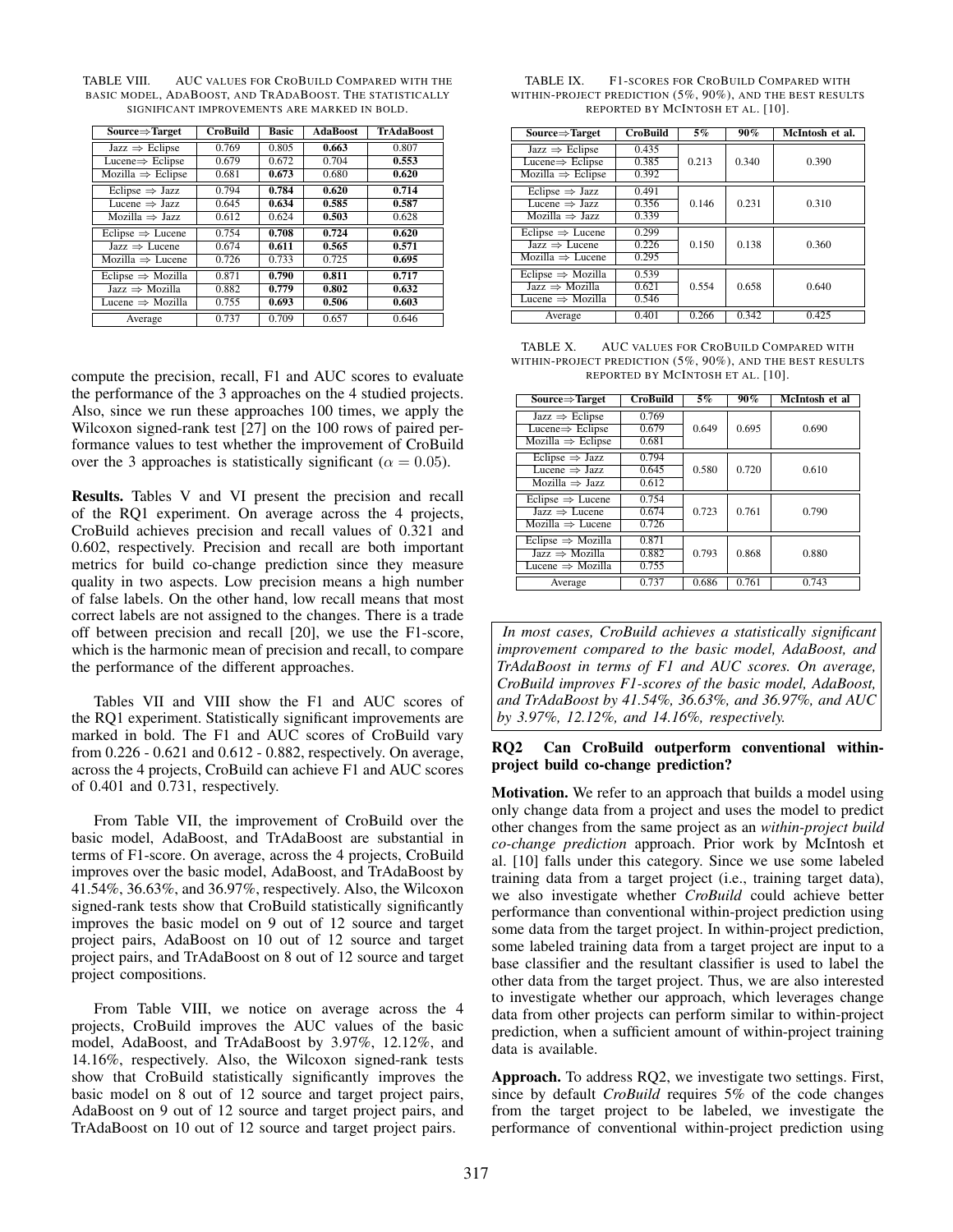the same 5% of data. Second, we randomly select 90% of the instances from the target project, and build a classifier to predict the label of the remaining 10% of the instances. With 90% of the instances labeled, it is likely that conventional within-project predictions can train a high-performance model to predict the remaining 10% of the instances.

Results. Tables IX and X show the F1-scores and AUC values of *CroBuild* compared to those of within-project prediction with 5% and 90% labeled data, and also the best results reported by McIntosh et al. [10]. From Tables IX and X, the improvement of our approach over within-project prediction with 5% labeled data is substantial. On average across the 4 datasets, *CroBuild* outperforms the F1-score and AUC values of within-project prediction with 5% labeled data by 50.89% and 7.40% respectively. Moreover, *CroBuild* still improves the average F1-score of within-project prediction with 90% labeled data by 17.34%, and achieves similar AUC values as the within-project prediction with 90% labeled data. The average AUC of within-project prediction with 90% data is 0.761, while it is 0.737 for *CroBuild*. Note that *CroBuild* only requires 5% labeled data from the target project.

McIntosh et al. propose a re-sampling based approach to predict build co-changes, which removes samples from the non-build (majority) category and repeats samples in the build (minority) category. We also compare *CroBuild* with McIntosh et al.'s approach. In Tables IX and X, we record the best results reported by McIntosh et al. [10]. We notice McIntosh et al.'s approach achieve a slight better performance than *CroBuild*. The average F1-score and AUC values for McIntosh et al.'s approach are 0.425 and 0.743, while those values are 0.401 and 0.737 for *CroBuild*. Once again, it is important to note that McIntosh et al.'s approach requires 90% labeled data from the target project.

*CroBuild achieves better performance compared to withinproject prediction, when only 5% of the instances are used. Furthermore, CroBuild achieves similar performance as within-project prediction with 90% of instances, such as McIntosh et al.'s approach.*

# RQ3: Do different percentages of code changes selected from a target project affect the performance of CroBuild?

Motivation. *CroBuild* requires a small number of labeled data from the target project (i.e., training target data). By default, the number of code changes in the training target data is set to 5% of the total number of code changes in the target project. However, how the number of code changes affects the performance of CroBuild remains unknown. Knowing the impact of the number of code changes is important, since we would like to know the smallest amount of code changes that will produce the best results.

Approach. To address RQ3, we vary the number of code changes from 1% - 15% of the total number of code changes in the target project and measure the performance of CroBuild. Additionally, we investigate the performance of CroBuild when a limited budget is specified, i.e., an absolute number of code changes selected from a target project.

Results. Figure 2 presents the F1-scores across the 4 datasets when we vary the percentage of code changes (1% to 15%) from the target project. We notice that in general, when we



Fig. 3. AUC for different percentages of instances in the training target data  $(1\%$  to  $15\%)$  in Mozilla.

TABLE XI. F1 AND AUC SCORES FOR CROBUILD WITH DIFFERENT NUMBER OF INSTANCES IN THE TRAINING TARGET DATA (100, 300, AND 500, RESPECTIVELY).

| Source $\Rightarrow$ Target       | 100   |       | 300   |       | 500   |       |
|-----------------------------------|-------|-------|-------|-------|-------|-------|
|                                   | F1    | AUC   | F1    | AUC   | F1    | AUC   |
| Jazz $\Rightarrow$ Eclipse        | 0.460 | 0.786 | 0.493 | 0.766 | 0.498 | 0.766 |
| Lucene $\Rightarrow$ Eclipse      | 0.304 | 0.663 | 0.386 | 0.684 | 0.399 | 0.696 |
| $Mozilla \Rightarrow Eclipse$     | 0.385 | 0.657 | 0.393 | 0.684 | 0.388 | 0.700 |
| Eclipse $\Rightarrow$ Jazz        | 0.500 | 0.788 | 0.432 | 0.754 | 0.484 | 0.789 |
| Lucene $\Rightarrow$ Jazz         | 0.340 | 0.654 | 0.326 | 0.632 | 0.362 | 0.622 |
| $Mozilla \Rightarrow Jazz$        | 0.342 | 0.627 | 0.354 | 0.597 | 0.344 | 0.604 |
| Eclipse $\Rightarrow$ Lucene      | 0.253 | 0.719 | 0.206 | 0.756 | 0.374 | 0.768 |
| Jazz $\Rightarrow$ Lucene         | 0.223 | 0.634 | 0.240 | 0.676 | 0.301 | 0.727 |
| Mozilla $\Rightarrow$ Lucene      | 0.314 | 0.753 | 0.297 | 0.758 | 0.403 | 0.808 |
| Eclipse $\Rightarrow$ Mozilla     | 0.404 | 0.781 | 0.531 | 0.853 | 0.561 | 0.863 |
| $Jazz \Rightarrow \text{Mozilla}$ | 0.391 | 0.749 | 0.400 | 0.755 | 0.433 | 0.746 |
| Lucene $\Rightarrow$ Mozilla      | 0.364 | 0.782 | 0.522 | 0.847 | 0.552 | 0.861 |
| Average                           | 0.357 | 0.716 | 0.382 | 0.730 | 0.425 | 0.746 |

increase the number of code changes in the training target data from 1% to 15% of the number of code changes in the target project, the F1-scores for CroBuild are slightly increased. For example, when we choose Eclipse as the source project and Mozilla as the target project, the F1-scores vary from 0.538 (4%) to 0.615 (15%). Figure 3 presents the AUC values in Mozilla with various percentages of code changes (1% to 15%) from the target project. Still, we find when we increase the number of instances in the training target data, the AUC values for CroBuild are slightly increased. For the other 3 datasets, we observe a similar result for AUC values. Due to the page limitation, we do show the AUC values in a table.

Table XI presents the F1-scores and AUC of CroBuild when there are only 100, 300, and 500 code changes in the training target data. The average F1-scores and AUC for CroBuild vary from 0.357 to 0.425, and 0.716 to 0.746, respectively. With more instances in the training target data, the performance of CroBuild is better.

*In general, an increase in the number of instances in the training target data increases the F1 and AUC scores.*

### VI. THREATS TO VALIDITY

Threats to internal validity relates to errors in our code and experiment bias. We have double-checked our code, still there could be errors that we did not notice. To reduce the training set selection bias, we run CroBuild 100 times, and record the average performance. Also, in our CroBuild, we randomly took 5% of the changes in the target project, which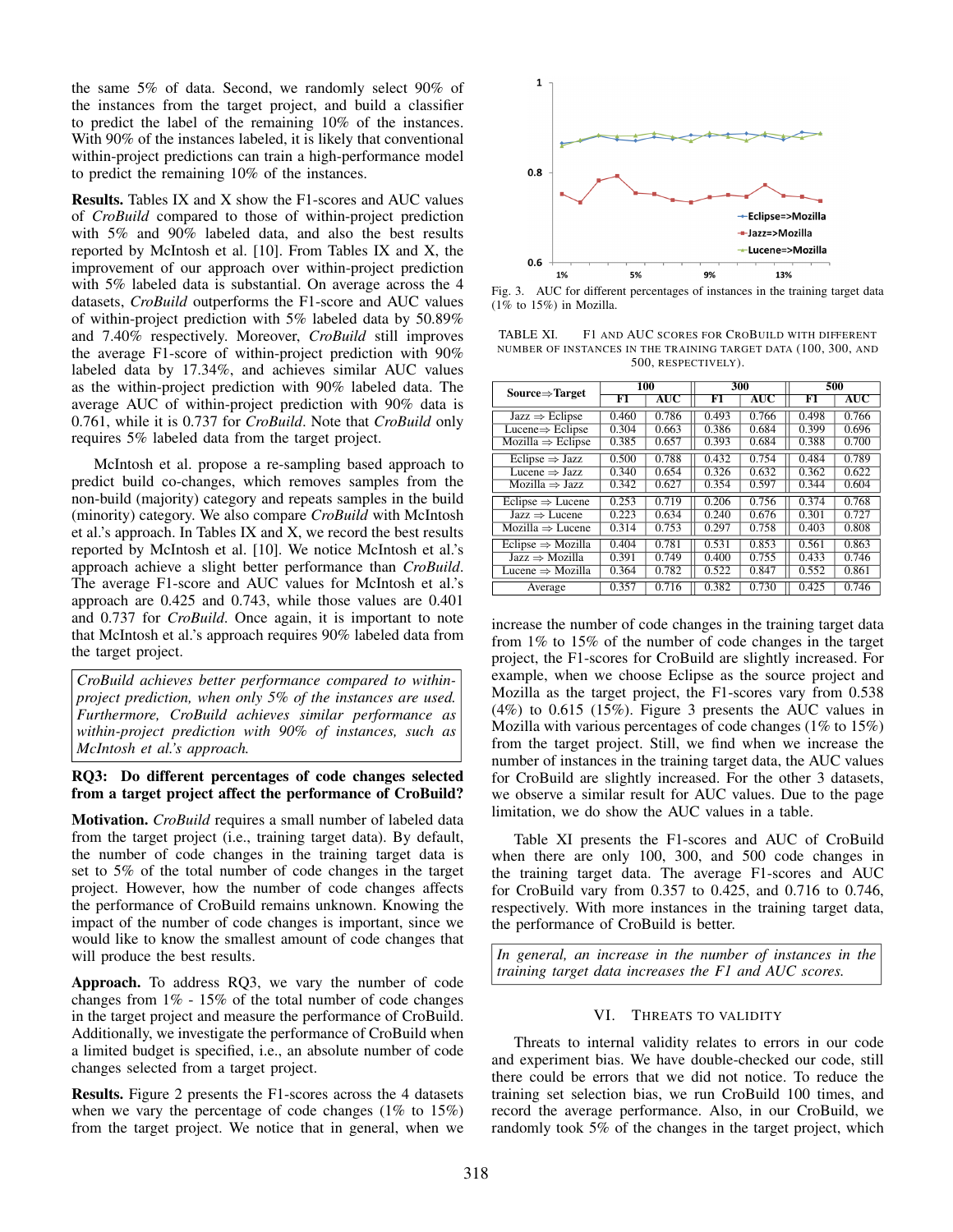

Fig. 2. F1-scores for different percentages of instances in the training target data (1% to 15%).

is an approximation since in most cases, we will only have the first 5% of the data. Threats to external validity relate to the generalizability of our results. We have analyzed 50,884 changes from 4 different projects. In the future, we plan to reduce this threat further by analyzing even more change data from additional software projects. Threats to construct validity refer to the suitability of our evaluation measures. We use F1 score and AUC, which are also used by past studies to evaluate the effectiveness of build co-change prediction [10], and also various automated software engineering techniques [21]–[25]. Also, we consider all the false positives to have the same impact. In the future, we plan to reduce this threat by taking into consideration cost in our analysis.

# VII. RELATED WORK

Build system maintenance. A number of prior studies have shown that source code changes often require build cochanges. Adams et al. noticed that the source code and the make-based build system of the Linux kernel tend to coevolve [5]. Similar results were also observed in a sample of Ant- and Maven-based build systems [6], [28]. Even for programs written in dynamic scripting languages like Ruby, the source code tends to co-evolve with its build system [29].

To support developers in maintaining build systems, researchers have proposed a variety of tools. For example, Adams et al. propose a reverse-engineering framework named MAKAO to analyze the dependencies in build systems [30]. Tamrawi et al. propose SYMAKE, which analyzes makebased build systems using symbolic execution [31]. Zhou et al. propose BuildPredictor, which predicts the missed dependencies in software build system by leveraging the links in the build graph and code graph [32]. Our work is orthogonal to the above studies – we propose CroBuild, which predicts build co-changes in a project by using other projects' data.

Source-build co-change. Prior studies have also shown that up to 27% of source code changes are accompanied by build cochanges [3]. These build co-changes are difficult for developers to identify. To support developers in identifying the code changes that require accompanying build changes, McIntosh et al. propose build co-change prediction [10]. They study the build co-changes in Eclipse-core, Jazz, Lucene, and Mozilla, extract a number of metrics such as the number of files added/removed/modified in a source code change, and propose a re-sampling approach to predict the build co-changes. Our work is different from their work in several ways: (1) the approach proposed in their work is a within-project prediction approach, while CroBuild is a cross-project prediction approach, (2) to address the class imbalance phenomenon, McIntosh et al. use a re-sampling strategy where the instances in the majority class (non-build) are under-sampled and the instances in the minority class (build) are over-sampled, while CroBuild addresses the class imbalance problem by learning an appropriate decision boundary to separate majority and minority classes.

Transfer learning. In the machine learning community, there have been a number of studies on transfer learning [12], [14], [33]. There are two categories for the techniques that focus on transfer learning: (1) supervised transfer learning, where a small amount of labeled data are available for the target task  $[14]$ <sup>3</sup>, and (2) unsupervised transfer learning, where only some unlabeled data are available for the target task [33]. TrAdaBoost is a supervised state-of-the-art transfer learning algorithm, which is most related to ours [14]. It also extends AdaBoost and transfers knowledge from a source project to a target project. Our proposed CroBuild is different from TrAdaBoost: TrAdaBoost does not consider the class imbalance phenomenon, while our CroBuild considers the class imbalance phenomenon in build co-change prediction, and learns a good threshold for the classifier built in each iteration. In the software engineering community, some studies

<sup>&</sup>lt;sup>3</sup>In our setting, we refer to this small amount of labeled data as training target data